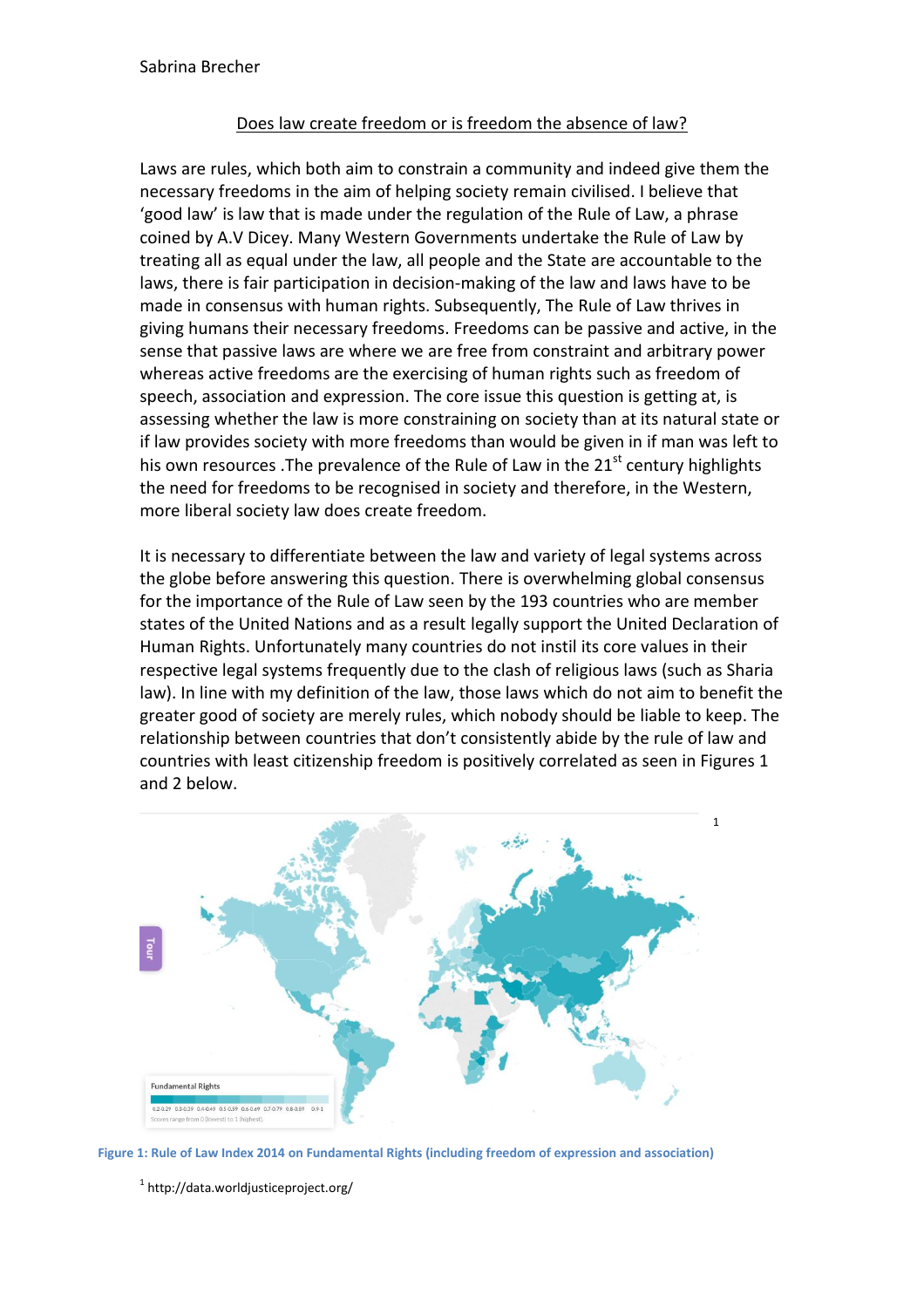

## Figure 2: Use of Sharia by country 2

Countries highlighted in purple show where Sharia law applies in full and is the sovereign law of the country. These cover issues of personal status and criminal proceedings<sup>3</sup>. Sharia law, in many areas, clashes with the Rule of Law on the rights and freedoms of women; under Sharia law women have lesser inheritance rights and witness status, compared to men and in Saudi Arabia women are not allowed to drive. On the standards set by the Rule of Law this is notoriously seen as discriminatory on the grounds of gender and these women therefore lack fundamental freedoms. The figures show that on average, countries that use Sharia law in criminal proceedings in Figure 2, are the countries in Figure 1 who have least fundamental rights and freedoms. Therefore, law can only create freedoms if it follows a justice system based on principles of equality. The laws which don't abide by the Rule of Law consequently are the 'chains' Rousseau mentions in *The Social*  Contract: 'Man is born free, but he is everywhere in chains'<sup>4</sup> as they obstruct man's natural rights to freedom.

The law allows for freedoms to flourish due to its evolutionary nature. 150 years ago, life for minorities and offenders was worse than in parts of the Eastern world today. Women and black people had no political power and slavery was rife among all four corners of the world. The law overturned all these injustices and ultimately has enabled society to become increasingly moral and fair, incentivising the recognition of freedom. If there was an absence of law these three groups would still be victims of discrimination across the globe. The legal system is a metaphorical platform where voices who advocate change in society can be heard rather than a lawless

 $\overline{a}$ 

<sup>&</sup>lt;sup>2</sup> "Use of Sharia by country" by 2013\_Freedom\_House\_world\_map.svg

http://commons.wikimedia.org/wiki/File:Use\_of\_Sharia\_by\_country.svg#mediaviewer/File:Use\_of\_Sharia\_by\_co untry.svg

 $^3$  "Use of Sharia by country" by 2013\_Freedom\_House\_world\_map.svg

http://commons.wikimedia.org/wiki/File:Use\_of\_Sharia\_by\_country.svg#mediaviewer/File:Use\_of\_Sharia\_by\_co untry.svg

<sup>4</sup> Rousseau, J. and Cole, G. *The Social Contract*. New York: E.P. Dutton and Company, Inc., 1950. Print.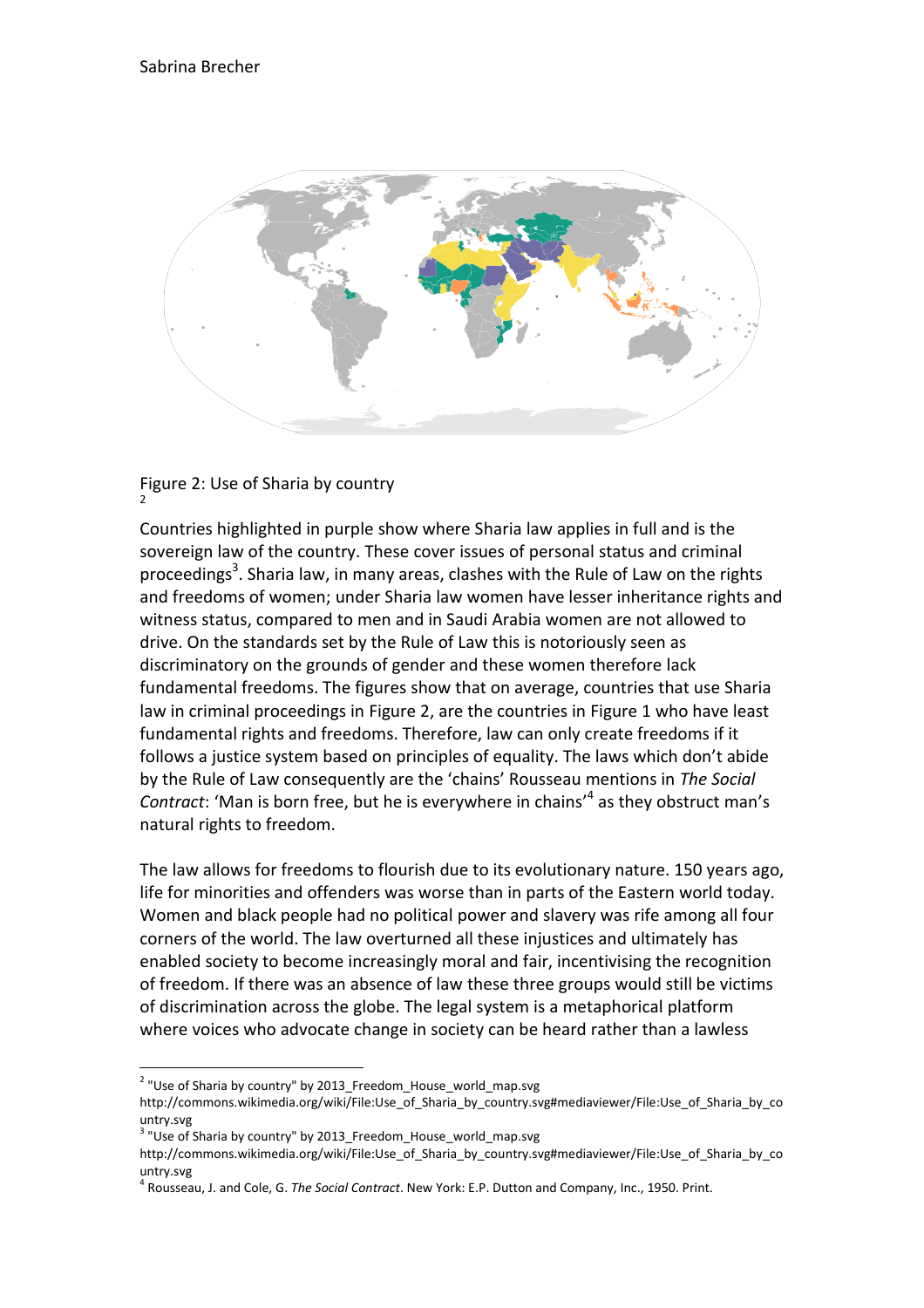## Sabrina Brecher

world where people are killed for suggesting change. This can be seen in some parts of the Eastern world today, where dictatorships suppress any form of 'opposition' because the leaders fear liberalism and revolutionaries. The law in the West however, may be hostile to change but if the need in society is seen by such desperate measures (e.g. the Suffragette campaigners who committed crimes of arson, hunger striking and martyrdom) it has no choice but to be inclusive, making new laws for the greater good of society following the Utilitarian approach. A contributing factor to women's enfranchisement was the harsh attacks on society forcing the government to reconsider the legal system. The law's purpose is to act in favour of the people and if civilians are at risk, the law has a duty to protect them. The active nature of the law helps us overcome issues of discrimination as although some awful constraints on civil liberties are taking place now, society can reform itself and new freedoms can be identified with time.

The legislation throughout the  $19<sup>th</sup>$  and  $20<sup>th</sup>$  century granting women more freedoms demonstrates that law allows intellectual freedom to flourish. The beauty of the law is like a chain reaction of granting freedoms, as it is the human freedom of speech to change laws which consequently allows anything to be transformed in society to ensure more freedoms can be made. Parliament, the legislature in the UK is such a respected institute because of its sovereignty with no codified constitution allowing new legislation to be made easily. Campaigners, such as for women's rights in the early 20<sup>th</sup> century focused on lobbying the politicians (lawmakers) for the sheer fact that the mechanism of law is the only way of enforcing the public to truly respect and establish their actions in accordance with a change in public opinion. A lawless world lacks obedience because there is no concept of official punishment in a justice system. Because a new demand of society is never met with full consensus, law is put in place to deter man's natural instincts if they were to be against the principles of a suggested new way society should be ruled (i.e. women sitting in the legislature was a fairly radical idea in Victorian Britain). Allowing people to be a part of the decision-making process means compromises are made, so the majority of society agrees upon an issue. Thus the intellectual freedom of speech, expression exercised by women in the  $20<sup>th</sup>$  century, had value because their demands were imposed into society who then respected the demands by granting them universal suffrage in 1928 and subsequently Margaret Thatcher became first female Prime Minister in 1979. Henceforth people should cooperate with society's wants if there is a punishment for not complying. The Criminal law is of paramount importance to society, as it is the resultant force of having freedoms.

Society cannot work without law because there would be no parameter for the infinite demands of each individual so each person would act in the needs of the self. Society works on the basis of some mutual understanding and compassion felt between the people. Freedom of speech and association are useless in an anarchical society due to the fact that simply the loudest voice wins, and people aren't given an equal chance to have their ideas heard. A community who feels genuine compassion for one another cannot be found without the law because there is nothing unifying a community if there's constant competition and great inequality. The law in the UK gives equality of opportunity to all for example by using Private Member's Bills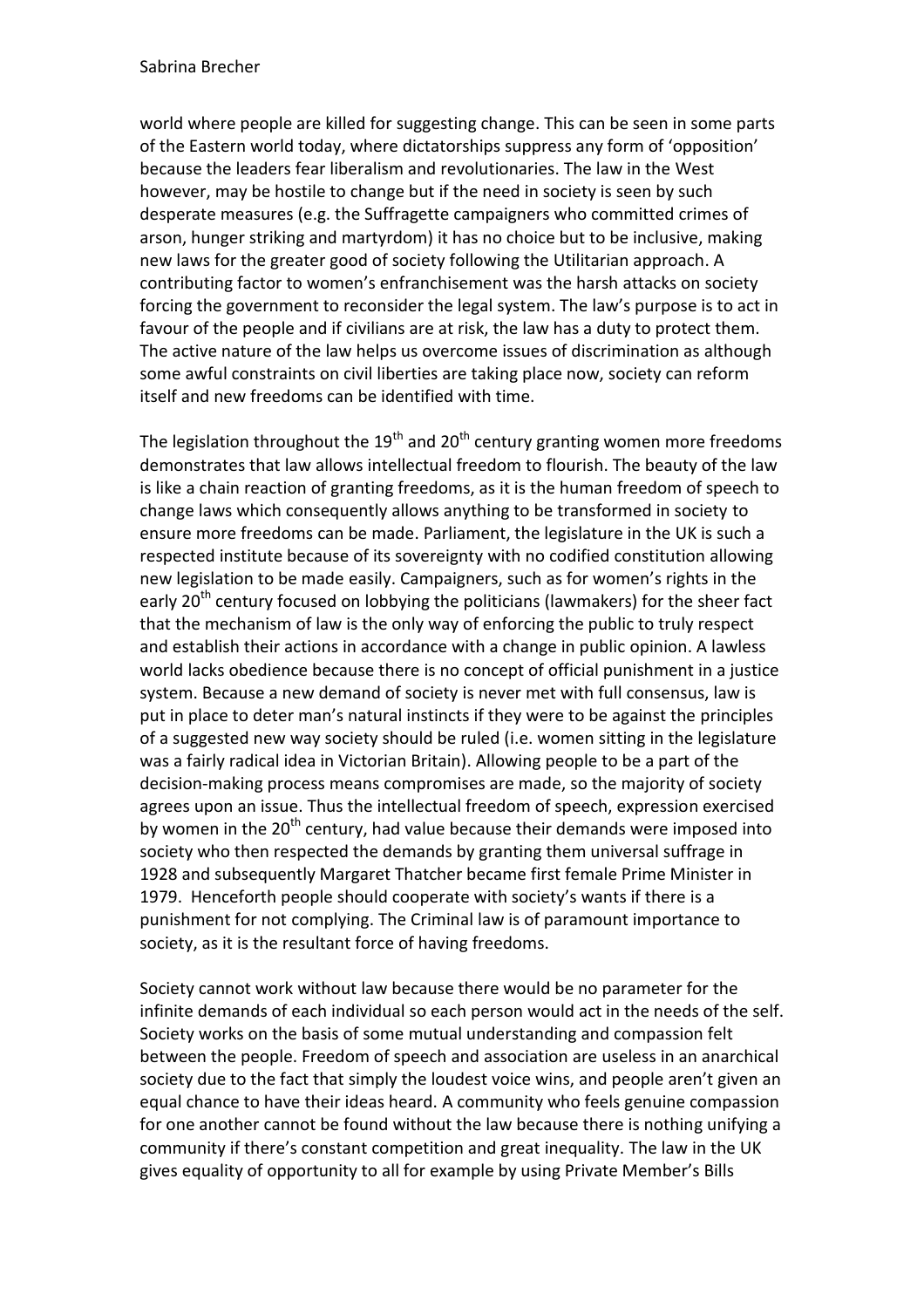where our representatives can suggest any Bill. As almost every adult can stand for office, our legal system lets us introduce phenomenal freedoms. Such Bills have included the Murder Act of 1965 and the 1967 Abortion Act, both of which granted great freedoms to society, making capital punishment illegal and legalising abortion under certain terms. The UK law and legal system does its best to gratify the needs of society, by there being many processes in which laws can be made and the law being inclusive. With the Freedom of Information Act (2000) there is clear transparency between the lawmakers and rest of society, meaning a basic level of trust can be found in the UK today, unlike the high chances of corruption in lawless states.

Furthermore, supranational law like the European Convention on Human Rights (later incorporated in UK law under the Human Right Act of 1998) safeguards human rights. In the *Belmarsh* Case of 2004<sup>5</sup> 9 men challenged Section 23 of the Antiterrorism, Crime and Security Act 2001 claiming it was incompatible with the ECHR<sup>6</sup>. The House of Lords resulted in agreeing that the detention without trial of foreigners clashed with the superior ECHR. Consequently this part of ATCSA 2001 was repealed, giving greater freedoms to non-UK nationals under UK law. This supranational law, and specifically this case, is important in highlighting how the law is adaptable and with such a wide variety of law, human rights are safeguarded, even when parliamentary sovereignty is in place.

Society needs morality to become free because ultimately freedom isn't natural. Mankind will not give in to its morality if its between life and death. For this reason, mankind would commit all sorts of atrocities just in order to survive, over-exercising all types of freedoms we know of. Morality would be lost if there was no system of law because lawless states would mean people's lives are purely about survival, rather than other successes too that we enjoy in the world today. The law accommodates for an increase in society's morals. The relationship between the two is symbiotic as seen by the 'passionate campaign [to repeal the Contagious Diseases Act in 1864] engendered against this measure challenged not just the law but the whole basis of Victorian sexual morality<sup> $7$ </sup>. The upheaval of anarchy on the other hand would show the sheer similarity between humans and animals. Due to the scarcity of resources in our world, there would be the 'survival of the fittest', whereby the man who could do such wicked acts of murder; rape and even cannibalism would ultimately be the leader/survivor. It would be tragic for mankind to become subservient to its natural animalistic instincts rather than follow morality. This would be inevitable in a world with no law. Mankind like the rest of the animal kingdom if left to its own devices will form a society where slavery is commonplace. Decent people are weak and forced to become the proletariat and the brutal and callous form the elite strong bourgeoisie. Man's drive for power is natural and a lawless world would just be a test of what man could do to prove his dominion, such horrifying acts could include genocide like seen in the Holocaust. Under the Rule of

 $\overline{a}$ 

<sup>&</sup>lt;sup>5</sup> A v Secretary of State for the Home Department [2004] UKHL 56

<sup>6</sup> http://lawbore.net/articles/pil1.pdf

<sup>7</sup> Phillips, Melanie. *The Ascent Of Woman*- p.52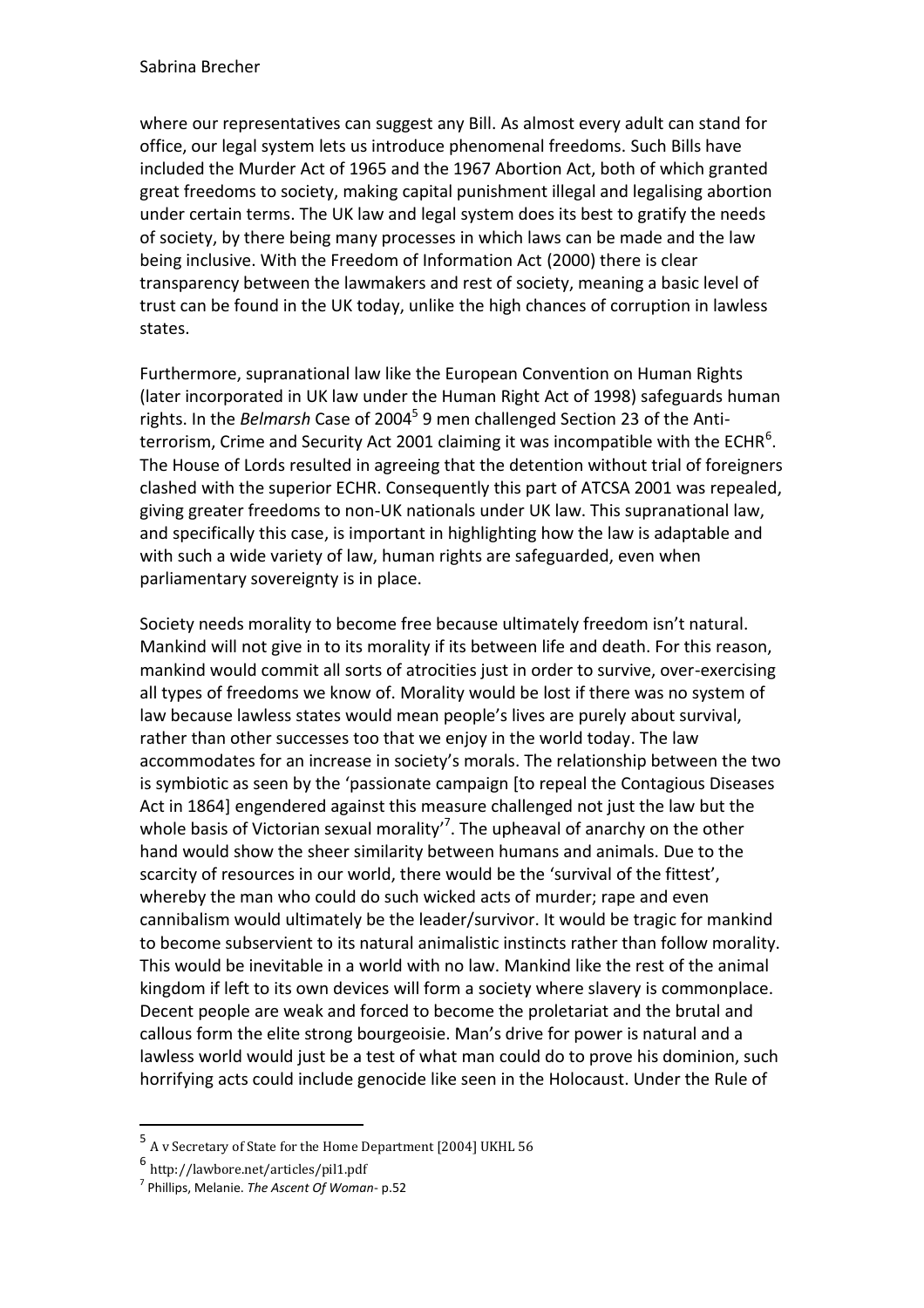Law, society is susceptible to morality because power is earned by man's charisma. Everyone starts on a level playing field rather than the ruler of a lawless society would be dependent on physical strength and brutality. These are poor characteristics to base leadership upon, but this is the scary reality of a lawless society. The wicked thrive while the innocent endure.

In turn, the natural state of the world allows for cruel dictatorships to form due to man's lust for power. The cruel dictatorships of Soviet Russia and Nazi Germany saw mass-destruction of human rights due to Stalin and Hitler's fear of opposition allowing them to outlaw freedoms for the apparent 'greater good of society'. As seen before in totalitarian states like when Hitler passed the Enabling Act in Germany, 1933 that allowed him to legislate without decree, awful laws can be implemented such as the Nuremberg Laws which denied freedoms to 'non-Aryans'. As the natural state shows one man will rise to power and tyranny forms if we abolish all the laws in the world. The reason revolutions have taken place, such as in America and France is due to the demand for law, where human rights are to be respected. You only need to see how many times the Bill of Rights says the words 'freedom' to show how much people value freedom in the law.

On the surface, the argument that the absence of law would create freedom is a strong one because man would be free from constraint meaning man has freedom of choice. However, in practice anarchy would be 'solitary, poor, nasty, brutish and short'<sup>8</sup> because society wouldn't exist as mankind is in a constant war to survive. Thomas More famously said the law is vital so "Nobody's under the frightful necessity of becoming first a thief and then a corpse"<sup>9</sup>. The anarchical world would be a scarily constraining small place, I estimate with human life ending in few centuries. Perhaps the reason mankind is still growing today, is due to the law which stresses the importance of freedom for worldwide survival. We've seen wars in the past attempt to destroy mankind, at the expense of manipulating freedoms (take the restricted freedoms and indoctrination in Soviet Russia and Nazi Germany which allowed so many lives to cease), and in effect we can draw similarity between these period of time and of an apocalyptic anarchy. The Latin phrase bellum omnium contra omnes meaning 'the war of all against all' implies that before state intervention/law the world is a place of constant power struggle. Mankind is in a war just to survive, never mind living a prosperous life. The people struggle because mankind is selfish in nature, but also each man has a very individual skillset. Combining these two factors, if each man was to fight lonesome for survival there would be no industry, no houses, no water supply and no technological improvements. Without the interaction and harmony of mankind and his resources, society cannot live because a home with no water supply is a useless building. We as a nation are dependent on each other's successes. Man's selfishness would mean people would be refused freedom of choice and economic freedom.

 $\overline{a}$ <sup>8</sup> Hobbes, Thomas, Karl Schuhmann, and G. A. J Rogers. *Thomas Hobbes Leviathan*

<sup>&</sup>lt;sup>9</sup> More, Thomas: Utopia (1516)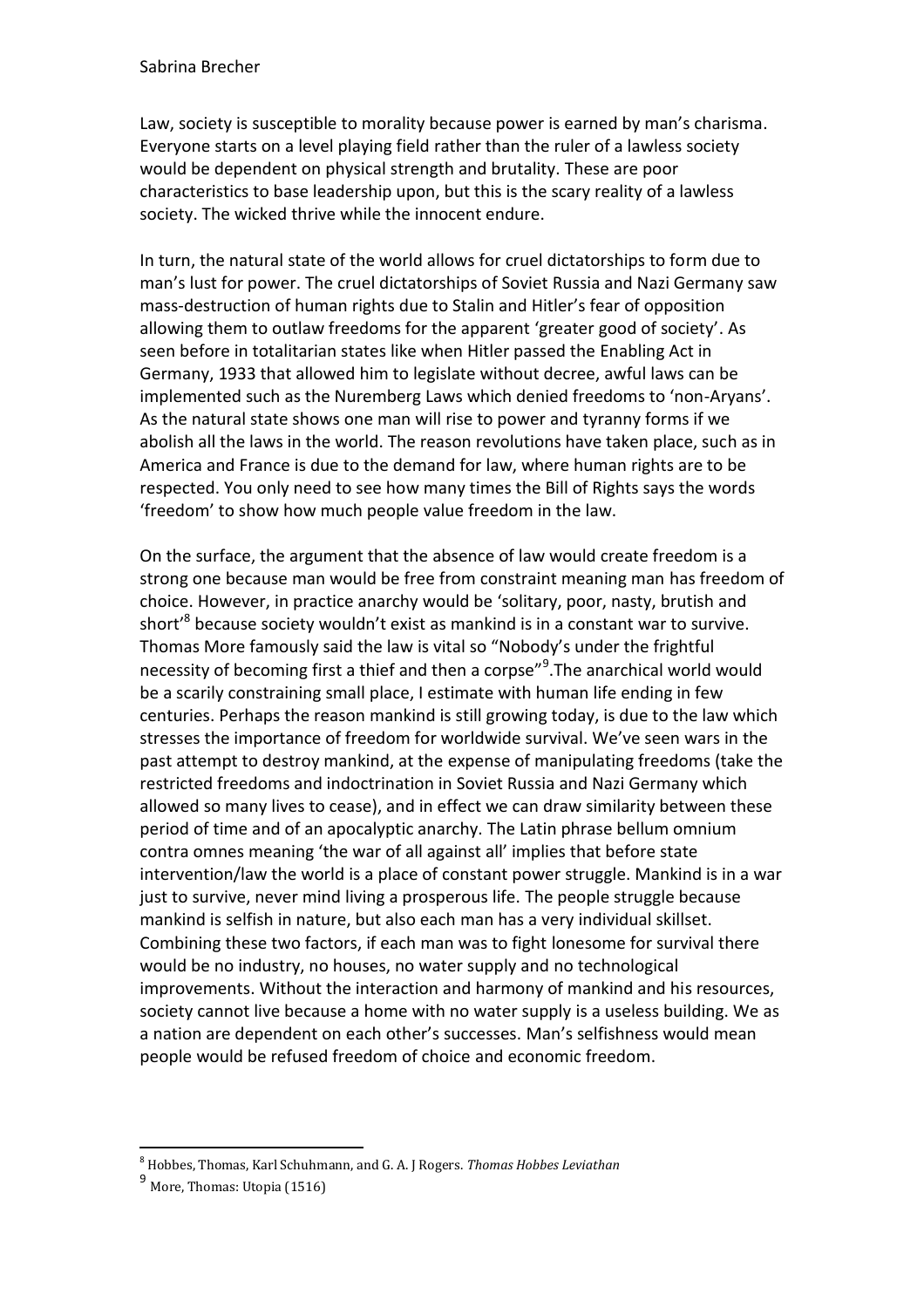Laws on the other hand control monopoly powers allowing greater equality of opportunity in the market and allow a mixed economy to form. A mixed economy is rather like Goldilocks' porridge; the perfect combination of constraint of freedoms but helping stimulate equality. The state provides freedom to those who actually aren't born with it, in the form of a protective welfare state. Similarly, the mixed economy allows the rich to also thrive in the public sector with greater choice than the state provides. A lawless society meagrely offers two choices: life or death whereas a fair society in today's lawful world, allows those without the natural ability to 'win' the survival of the fittest to be free and eligible to the same positions of authority as the naturally free man.

Arguably, economic freedom (personal choice, freedom of market competition and protection of person and property) is the freedom, which enables your other freedoms to be sustained, as they are dependent upon this one type of freedom. Having law is the only way that these freedoms can be protected and instilled in society, because as seen above, nobody can own anything in anarchy. Therefore, if anarchy cannot provide economic freedom then the other freedoms will not have value. The economist Friedrich Hayek argued the dependency of all other freedoms upon economic freedom meant that if you concentrate economic power into the state, society will then lose its political and intellectual freedoms too. This explains why the life expectancy in Russia was 30.9 years for males and 33.0 for female from 1996-1897 $^{10}$  as 80% of the Russian population were serfs who lived under the cruel autocracy of the Romanov dynasty. Their economic incapability's due to the restricted agricultural methods and lack of structured governmental support for choice in industry meant that the freedoms of speech and association became irrelevant to these Russians, as their livelihoods were in a such a detrimental state they simply died. The absence of clear and structured law here shows how vulnerable people are as economic freedoms are abused allowing cruel dictatorships to rule. The lack of freedom and huge inequality that anarchy would bring would rewind humanity back to brutal tribal times rather than catapult the world into liberation.

So why are politicians and lawyers such hated professions if the law is such an integral need to human life? Man's determination to believe he is strong and does not need to be governed is the most logical answer. However, through studies like Milgram experiment, which tested people's obedience to authority figures and showed that 65% of the experiment's participants administered the experiment's final massive 450-volt shock (gave most pain to the actors disguised as criminals)<sup>11</sup> so here we learn people naturally respect law. People therefore follow the rules rather than their own conscience. Similarly the theory of Social Contract tells us that mankind is in consensus to sacrifice some freedoms so that order is maintained by the state, however in return rights must be protected. People want law for protection and to obtain freedoms. The main issue is that certain freedoms are polarised, such that the freedom of speech inhibits the freedom of protection (recently the Charlie Hebdo case proved freedom of speech is such a powerful tool

 $\overline{a}$ <sup>10</sup> http://www.demogr.mpg.de/books/drm/009/part1.pdf

<sup>&</sup>lt;sup>11</sup> Milgram.S (1963) "Behavioral Study of Obedience"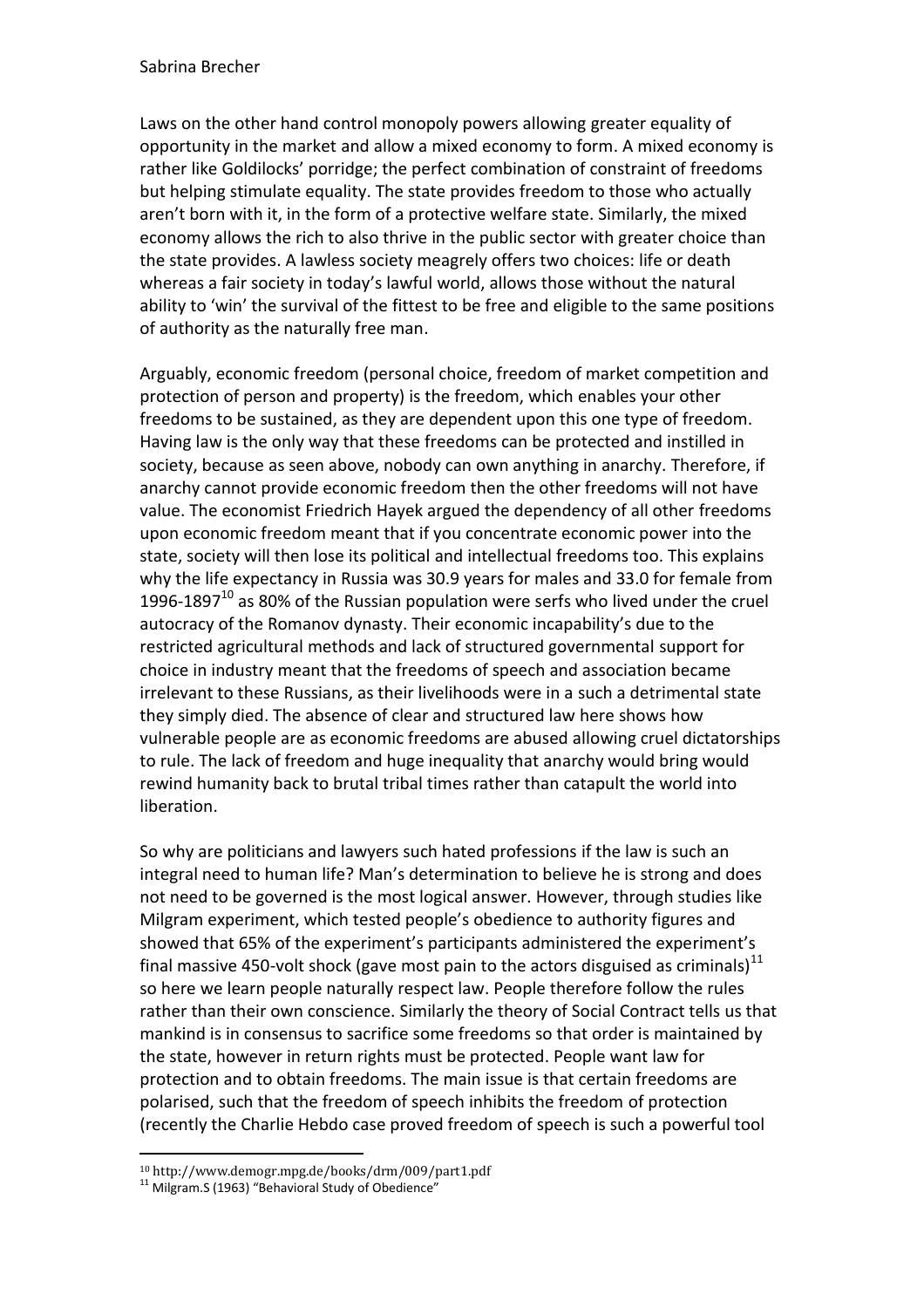that people feel killing is justified due to the resentment that speech brings). The law is about balancing the necessity of each freedom because if one freedom causes a society to start killing, then all freedom is lost due to the basic concept that a fearful society is a society which cannot operate. I am in total agreement with John Locke that "when there is no law, there is no freedom". Society without law would be the epitome of barbarism, tyranny and chaos; a world in which freedom would never be seen.